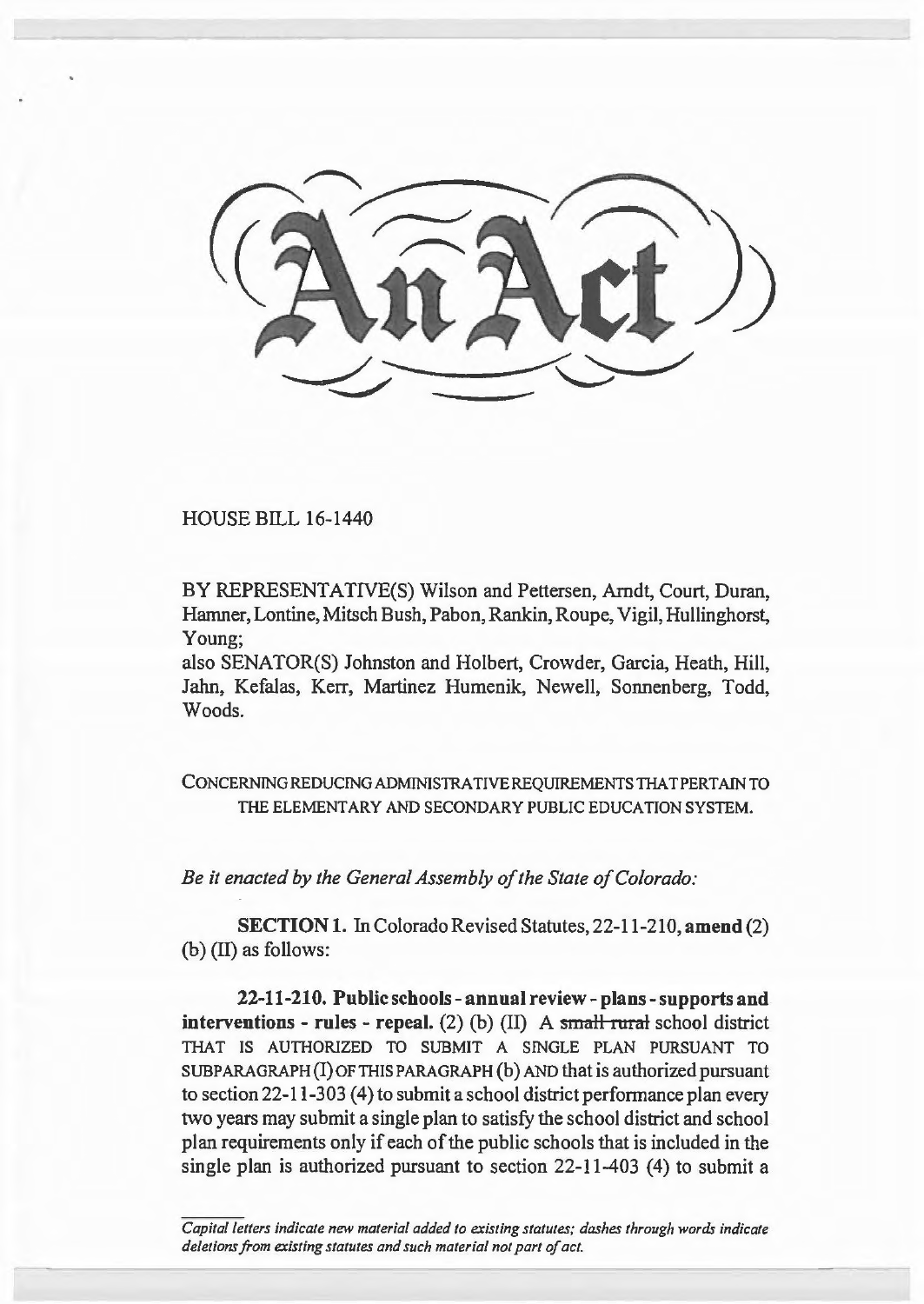school performance plan every two years. As used in this subparagraph (II), a small rural school district is a school district in Colorado that the department determines is rural based on the geographic size of the school district and the distance of the school district from the nearest large, urbanized area, and that enrolls fewer than one thousand two hundred students.

SECTION 2. In Colorado Revised Statutes, 22-11-303, amend (4) (a); and repeal  $(4)$  (b) as follows:

22-11-303. Accredited or accredited with distinction performance plan - school district or institute - contents - adoption. (4) (a) Notwithstanding the provisions of paragraph (a) of subsection (1) OR PARAGRAPH (a) OF SUBSECTION (2) of this section to the contrary, the local school board of a small rural school district OR THE INSTITUTE BOARD may adopt and submit to the department a school district performance plan for the school district OR THE INSTITUTE as described in subsection (3) of this section every two years so long as the school district OR THE INSTITUTE maintains the status of accredited or accredited with distinction.

(b) As used in paragraph  $(a)$  of this subsection  $(4)$ , a small rural school district is a school district in Colorado that the department determines is rural, based on the geographic size of the school district and the distance of the school district from the nearest large, urbanized area; and that enrolls fewer than one thousand two hundred students.

SECTION 3. In Colorado Revised Statutes, 22-11-403, amend (5) (a); and **repeal**  $(5)$  (b) as follows:

22-11-403. School performance plan contents. (5) (a) Notwithstanding any provision of this section to the contrary, the school principal and the school district superintendent, or his or her designee, of FOR a DISTRICT public school, of a small rural school district OR THE SCHOOL PRINCIPAL FOR AN INSTITUTE CHARTER SCHOOL, may adopt a school perfonnance plan for the public school as described in subsection (3) of this section every two years so long as the state board, pursuant to section 22-11-210, requires the public school to implement a performance plan.

(b) As used in paragraph (a) of this subsection  $(5)$ , a small rural

PAGE 2-HOUSE BILL 16-1440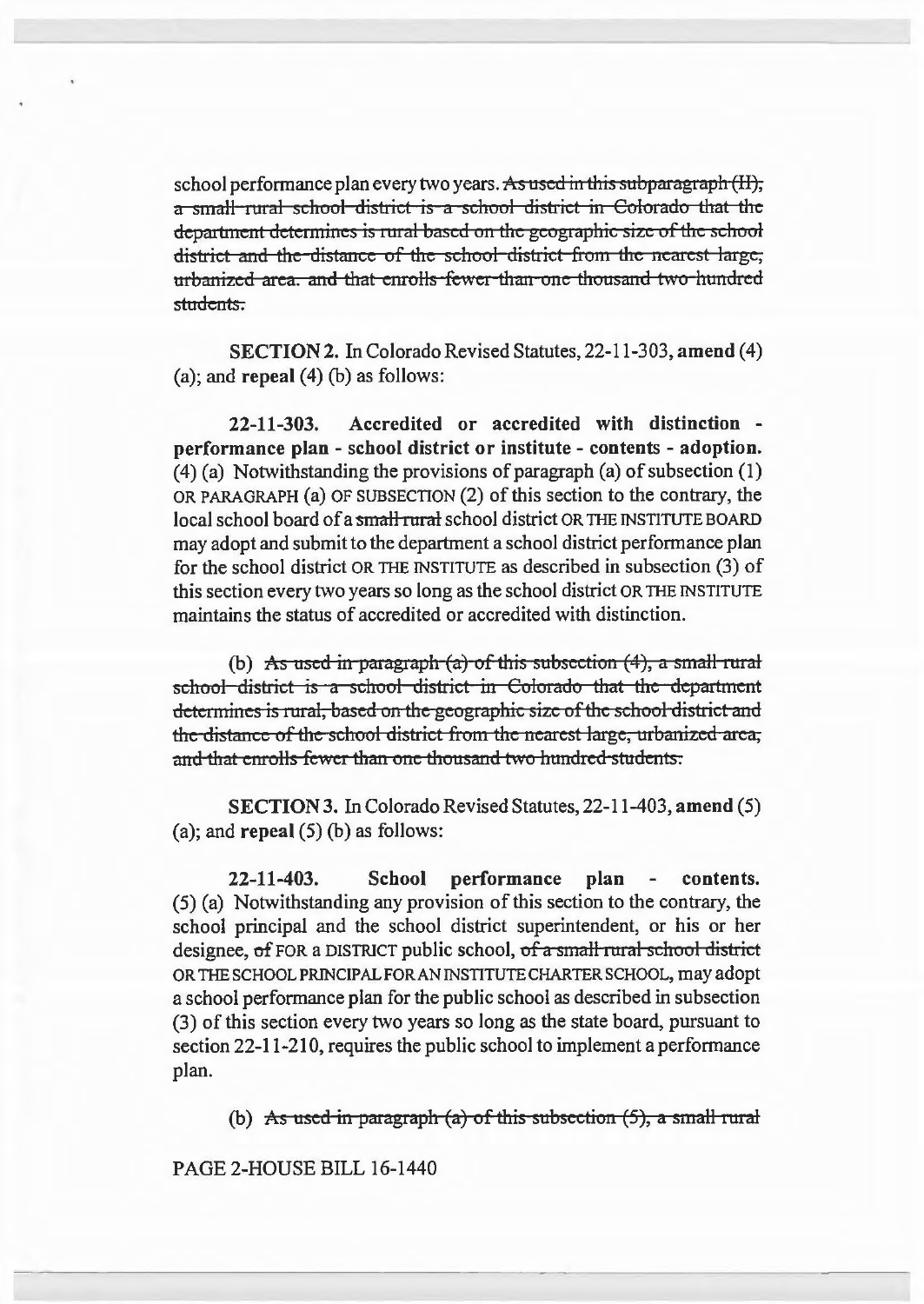school district is a school district in Colorado that the department determines is rural, based on the geographic size of the school district and the distance of the school district from the nearest large, urbanized area; and that enrolls fewer than one thousand two hundred students.

SECTION 4. In Colorado Revised Statutes, 22-2-106, add (1) (i) as follows:

22-2-106. State board- duties. (1) It is the duty of the state board:

(i) TO ENSURE THAT THE RULES PROMULGATED BY THE STATE BOARD AND THE POLICIES AND GUIDELINES ADOPTED BY THE DEPARTMENT PURSUANT TO THIS TITLE IMPOSE THE LEAST POSSIBLE ADMINISTRATIVE OR FINANCIAL BURDEN ON SCHOOL DISTRICTS, CHARTER SCHOOLS, OR BOARDS OF COOPERATIVE SERVICES AND, WHEN APPROPRIATE TO REDUCE POTENTIAL ADMINISTRATIVE BURDEN, TO PROMULGATE RULES AND INSTRUCT THE DEPARTMENT TO ADOPT POLICIES AND GUIDELINES THAT SPECIFICALLY APPLY TO RURAL SCHOOL DISTRICTS, CHARTER SCHOOLS, AND BOARDS OF COOPERATIVE SERVICES, AS IDENTIFIED BY THE DEPARTMENT.

SECTION 5. In Colorado Revised Statutes, 22-7-1211, amend (1) and  $(2)$  (c.5); and  $add$   $(4)$  as follows:

22-7-1211. Early literacy grant program- created. (1) There is hereby created in the department the early literacy grant program to provide moneys MONEY to local education providers to implement literacy support and intervention instruction programs, including but not limited to related professional development programs, to assist students in kindergarten and first, second, and third grades to achieve reading competency. The state board by rule shall establish the application timelines and the information to be included in each grant application. A local education provider may apply individually or as part of a group of local education providers. A rural school district that is a member of a board of cooperative services may seek assistance in writing the grant application from the board of cooperative services. A board of cooperative services may apply for a grant to provide instructional support in literacy for small rural school districts as described in section  $22-11-303(4)(b)$ , that are members of the board of cooperative services.

(2) The department shall review each grant application received and

PAGE 3-HOUSE BILL 16-1440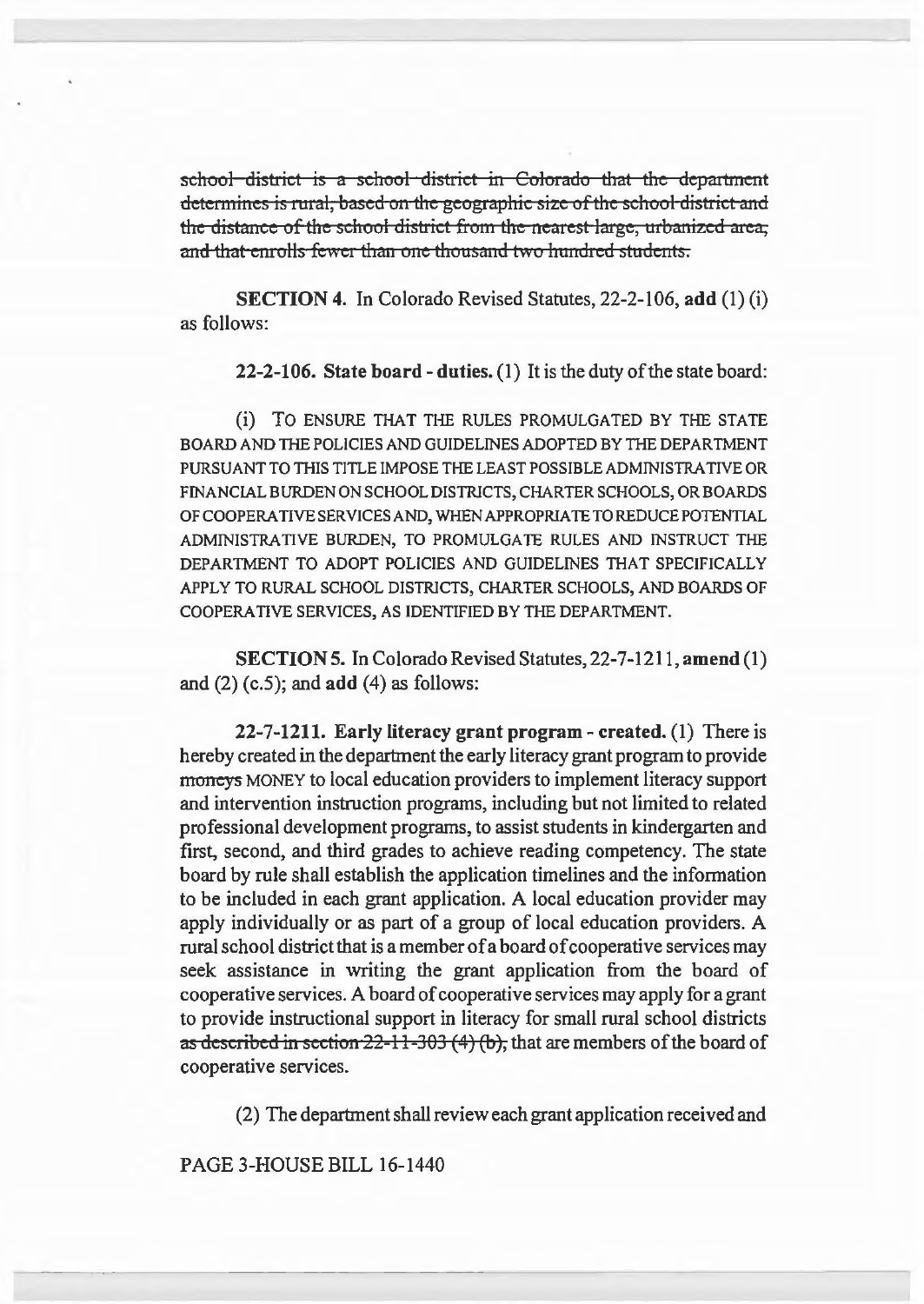recommend to the state board whether to award the grant and the duration and amount of each grant. In making recommendations, the department shall consider the following factors:

( c.5) In the case of a board of cooperative services that applies for a grant to provide instructional support in literacy, the number of small rural school districts, as described in section  $22-11-303(4)$  (b), the number ofkindergarten and first-, second-, and third-grade students enrolled in the small rural school districts, and the resources available to the small rural school districts that will receive instructional support as a result of the grant;

(4) FOR PURPOSES OF THIS SECTION, "SMALL RURAL SCHOOL DISTRICT" MEANS A SCHOOL DISTRICT IN COLORADO THAT THE DEPARTMENT OF EDUCATION DETERMINES IS RURAL, BASED ON THE GEOGRAPHIC SIZE OF THE SCHOOL DISTRICT AND THE DISTANCE OF THE SCHOOL DISTRICT FROM THE NEAREST LARGE, URBANIZED AREA, AND THAT ENROLLS FEWER THAN ONE THOUSAND TWO HUNDRED STUDENTS IN KINDERGARTEN THROUGH TWELFTH GRADE.

SECTION 6. In Colorado Revised Statutes, 22-7-1210, amend (5) (b) introductory portion and  $(5)$  (b) (III.5) as follows:

 $22-7-1210$ . Early literacy fund - created.  $(5)$  (b) A local education provider may use the per-pupil intervention moneys MONEY only as follows:

(lll.5) For a local education provider that is a small rural school district as described in section  $22-11-303$  (4) (b) DEFINED IN SECTION 22-7-1211, to purchase from a board of cooperative services the services of a literacy specialist to provide educator professional development in literacy and other support in implementing the requirements of this part 12; or

SECTION 7. Act subject to petition - effective date. This act takes effect at 12:01 a.m. on the day following the expiration of the ninety-day period after final adjournment of the general assembly (August 10, 2016, if adjournment sine die is on May 11, 2016); except that, if a referendum petition is filed pursuant to section 1 (3) of article V of the state constitution against this act or an item, section, or part of this act within

PAGE 4-HOUSE BILL 16-1440